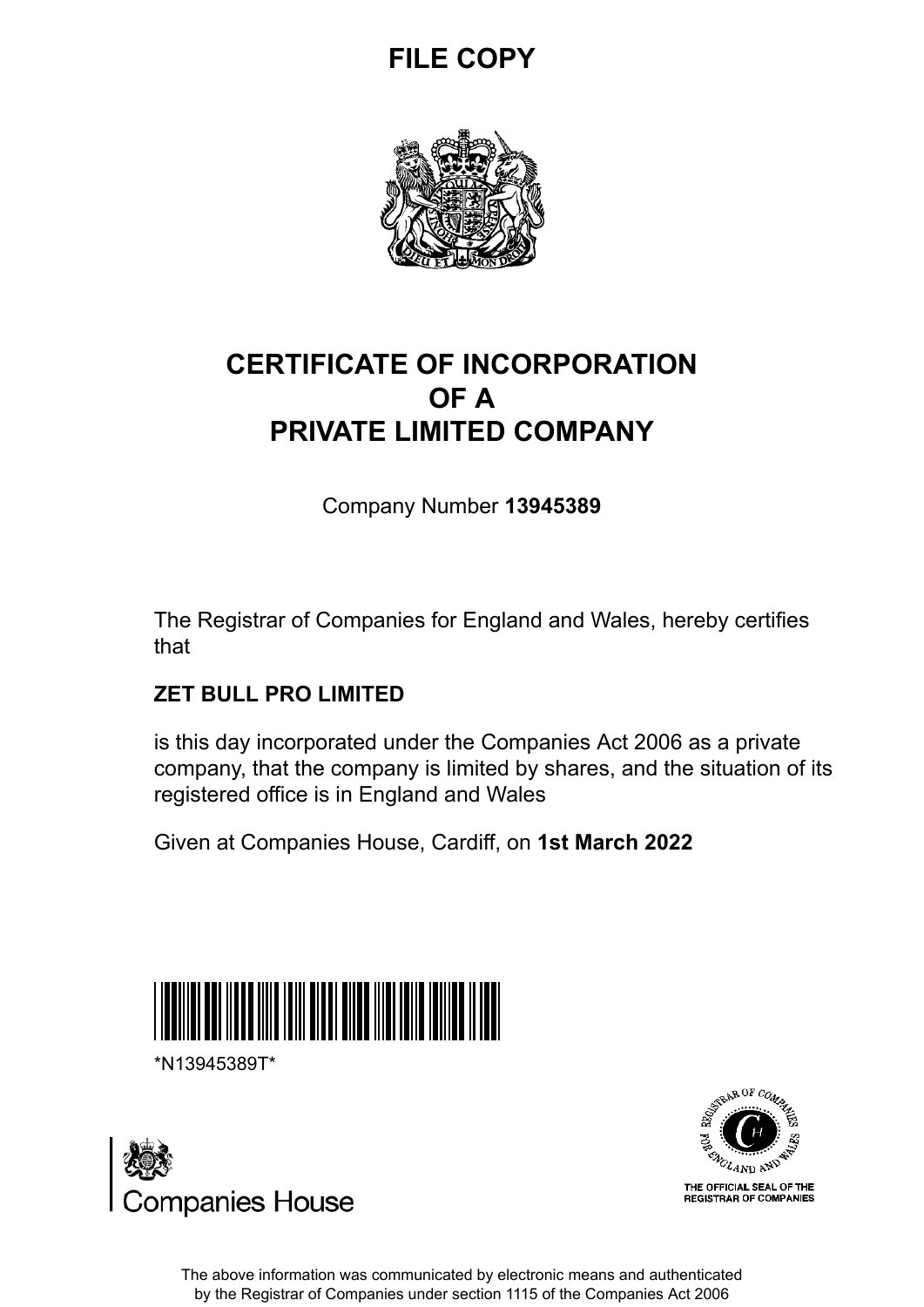



### **Application to register a company**

*Received for filing in Electronic Format on the:* **27/02/2022** *XAYQN4W2*



#### **ZET BULL PRO LIMITED**

**England and Wales**

*Company Type:* **Private company limited by shares**

*Situation of Registered Office:*

*Proposed Registered Office Address:*

**24 INTERNATIONAL HOUSE HOLBORN VIADUCT LONDON UNITED KINGDOM EC1A 2BN**

*Sic Codes:* **94200**

*I wish to entirely adopt the following model articles:* **Private (Ltd by Shares)**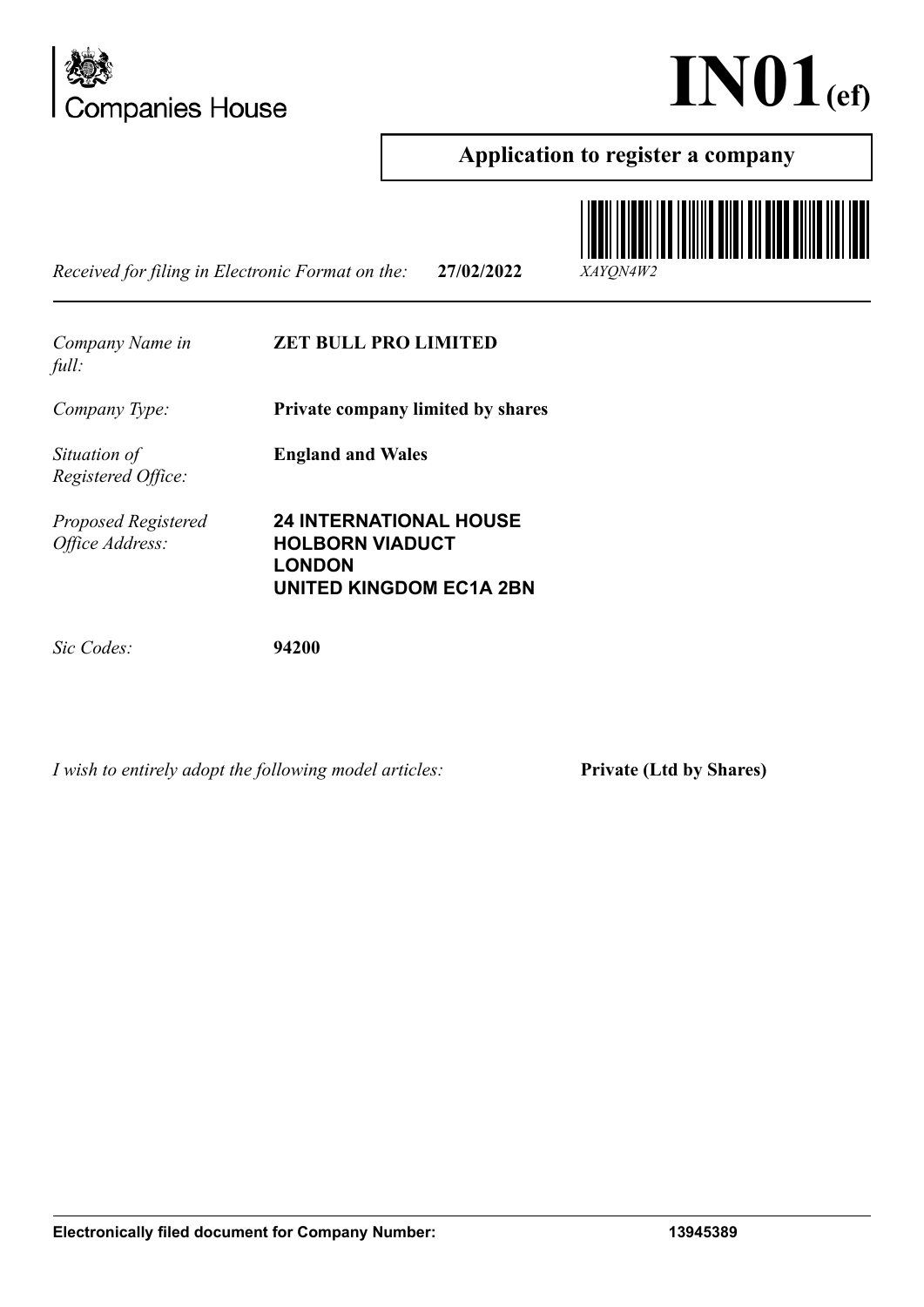### *Company Director 1*

*Occupation:* **COMPANY DIRECTOR**

| Type:                                       | Person                                  |
|---------------------------------------------|-----------------------------------------|
| <i>Full Forename(s):</i>                    | <b>HARLEY</b>                           |
| Surname:                                    | <b>HOWELL</b>                           |
| Former Names:                               |                                         |
| Service Address:                            | recorded as Company's registered office |
| Country/State Usually<br>Resident:          | <b>UNITED KINGDOM</b>                   |
| Date of Birth:<br>$*$ <sup>*</sup> /12/1996 | <i>Nationality:</i><br><b>BRITISH</b>   |

*The subscribers confirm that the person named has consented to act as a director.*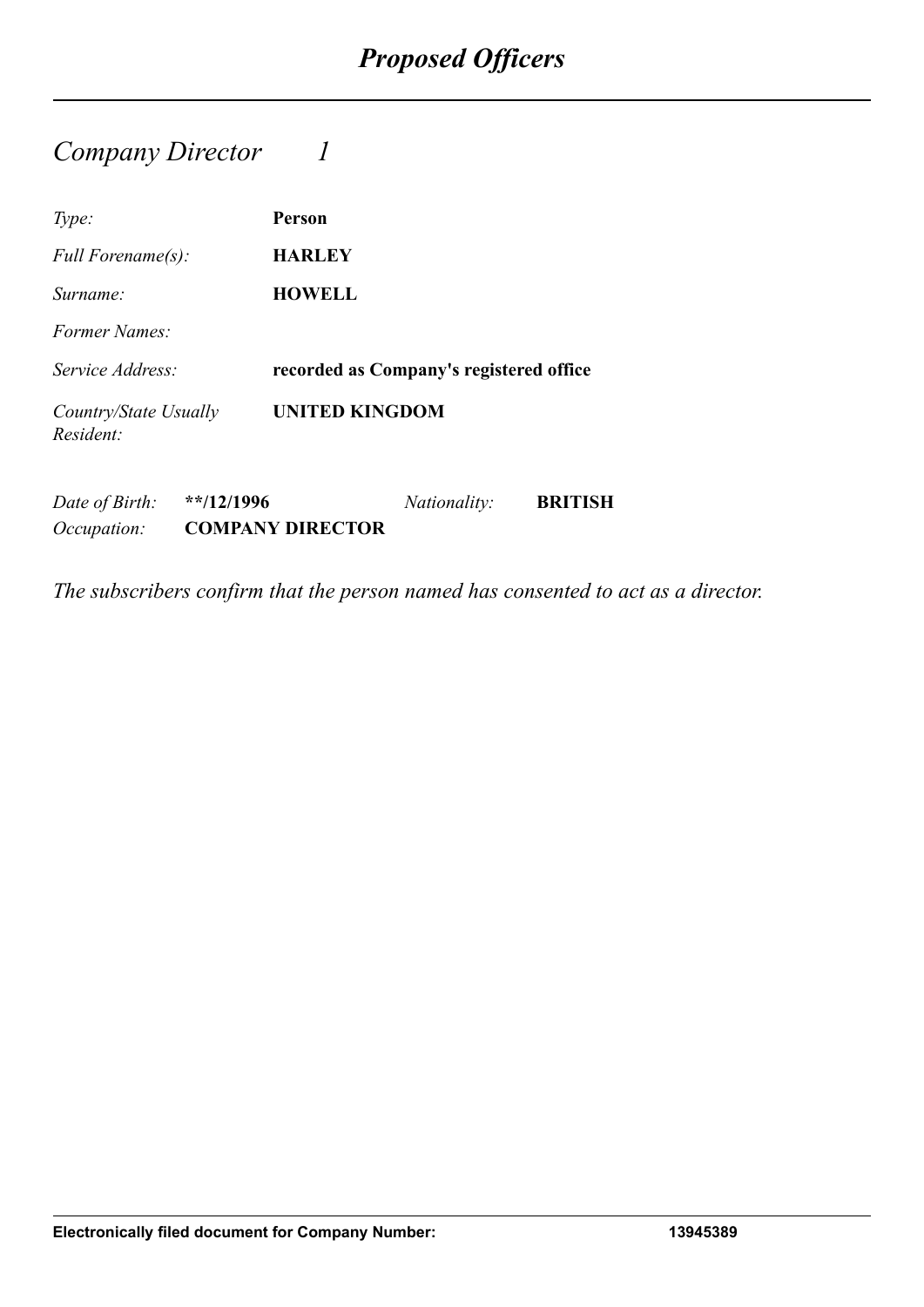*Class of Shares:* **ORDINARY** *Currency:* **GBP** *Prescribed particulars*

*Number allotted* **1** *Aggregate nominal value:* **1**

#### **FULL RIGHTS REGARDING VOTING, PAYMENT OF DIVIDENDS AND DISTRIBUTIONS**

#### **Statement of Capital (Totals)**

| Currency: | ${\mathsf G} {\mathsf B} {\mathsf P}$ | Total number of shares:        |  |
|-----------|---------------------------------------|--------------------------------|--|
|           |                                       | Total aggregate nominal value: |  |
|           |                                       | Total aggregate unpaid:        |  |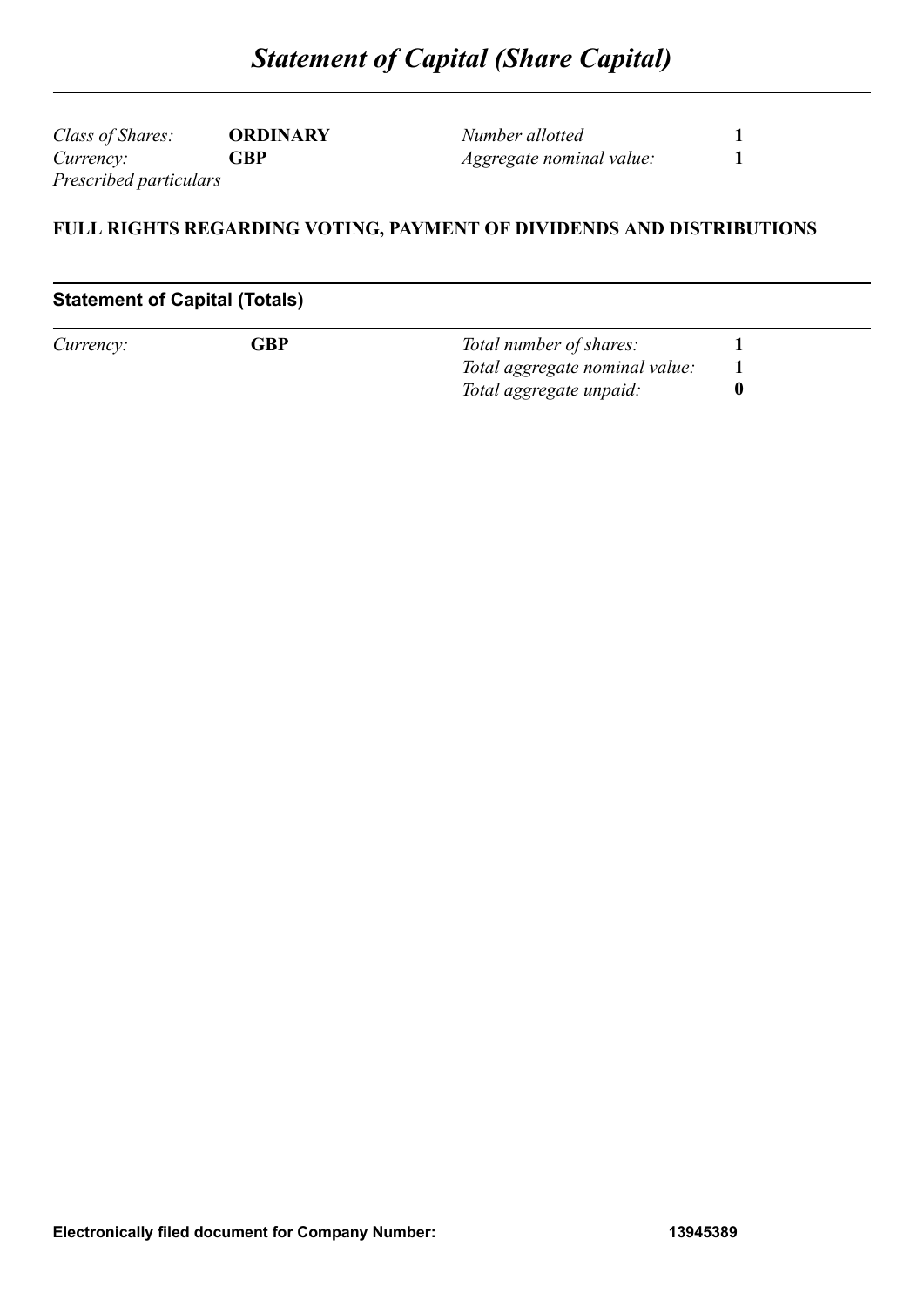#### *Name:* **HARLEY HOWELL**

| Address | <b>24 INTERNATIONAL HOUSE</b> | Class of Shares:        | <b>ORDINARY</b> |
|---------|-------------------------------|-------------------------|-----------------|
|         | <b>HOLBORN VIADUCT</b>        |                         |                 |
|         | <b>LONDON</b>                 | Number of shares:       |                 |
|         | <b>UNITED KINGDOM</b>         | Currency:               | <b>GBP</b>      |
|         | <b>EC1A 2BN</b>               | Nominal value of each 1 |                 |
|         |                               | share:                  |                 |
|         |                               | Amount unpaid:          | 0               |
|         |                               | Amount paid:            |                 |
|         |                               |                         |                 |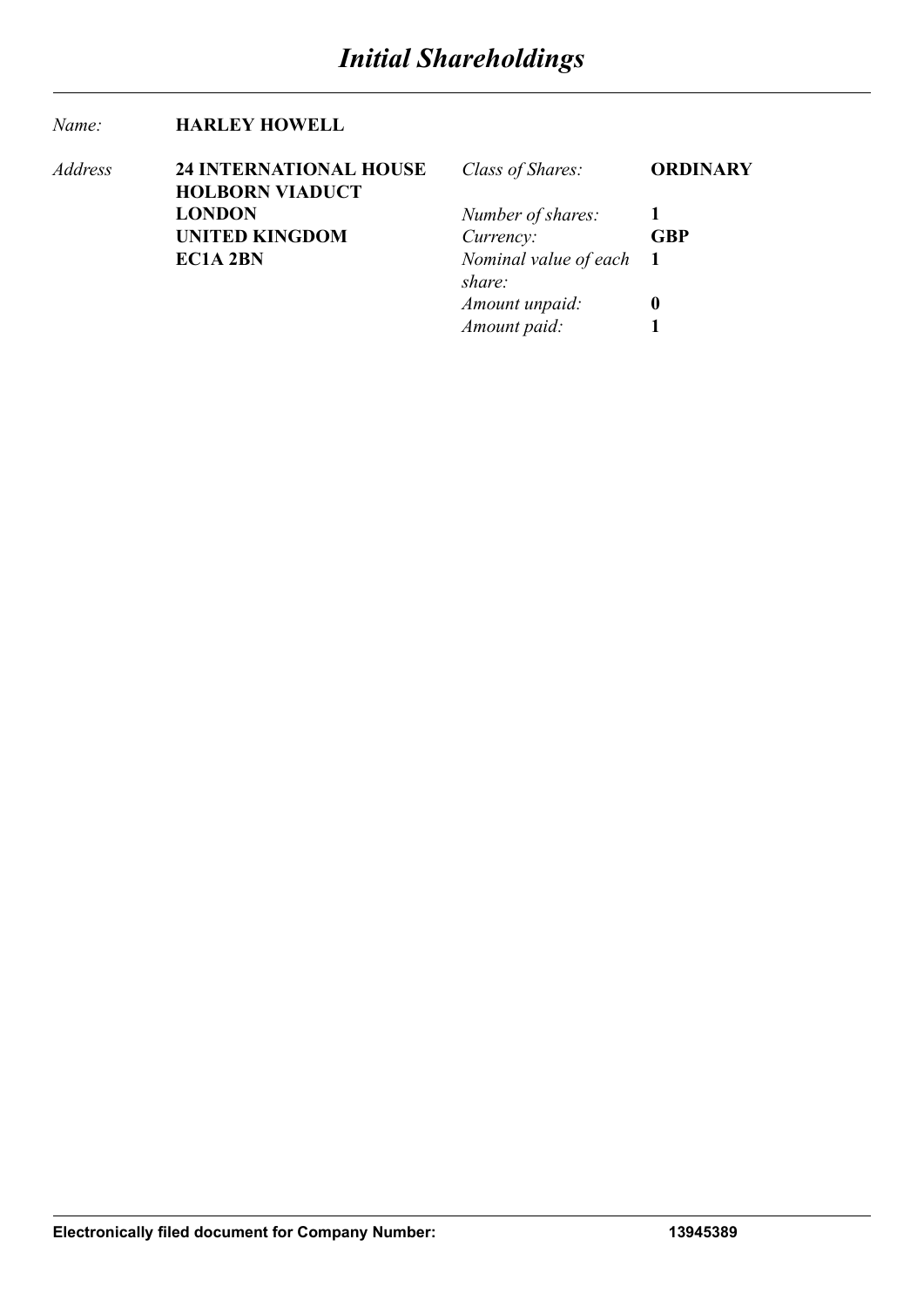**Statement of initial significant control**

**On incorporation, there will be someone who will count as a Person with Significant Control (either a registerable person or relevant legal entity (RLE)) in relation to the company**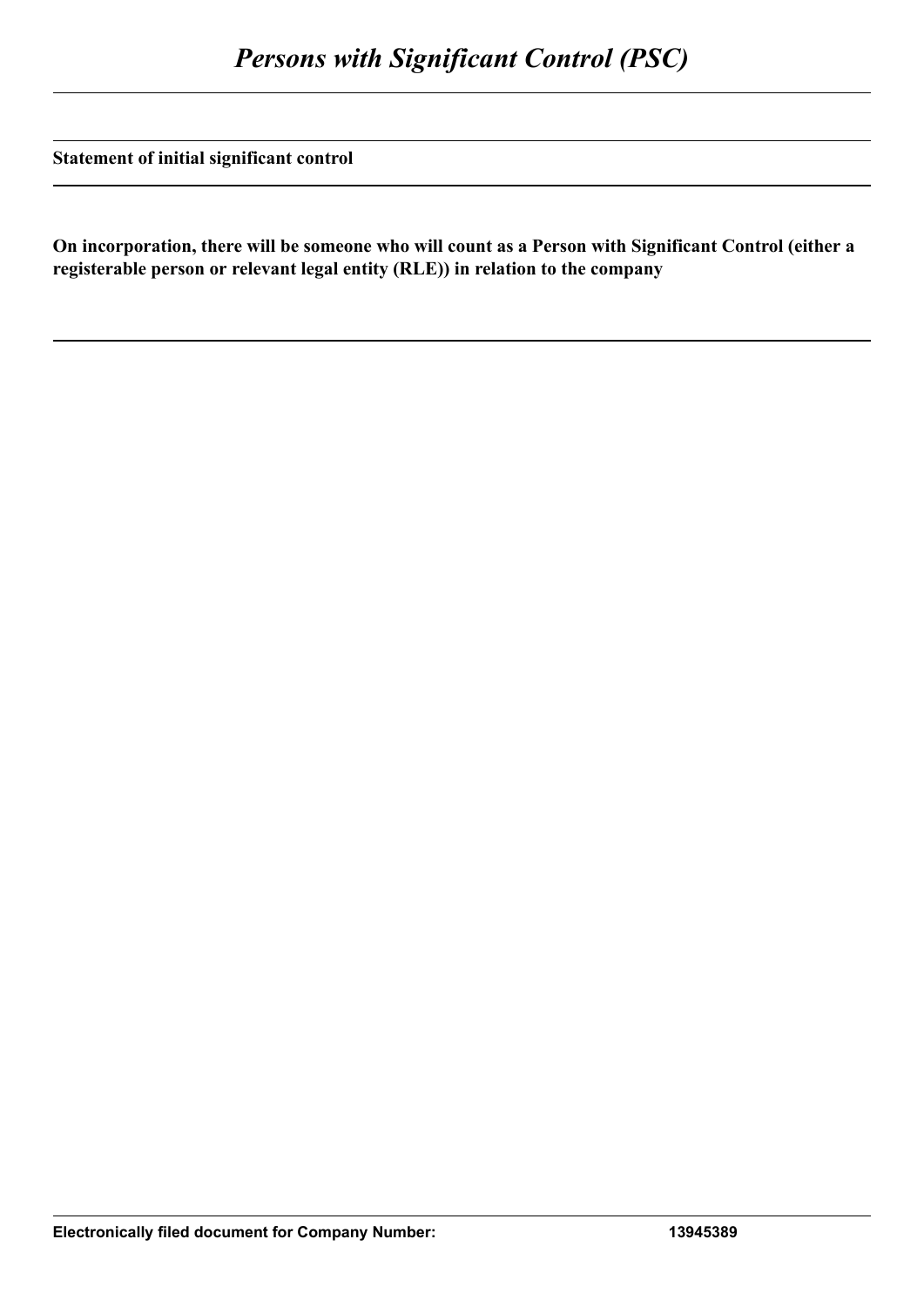*Names:* **HARLEY HOWELL** *Country/State Usually Resident:* **UNITED KINGDOM**

*Date of Birth:* **\*\*/12/1996** *Nationality:* **BRITISH**

*Service address recorded as Company's registered office*

*The subscribers confirm that each person named as an individual PSC in this application knows that their particulars are being supplied as part of this application.*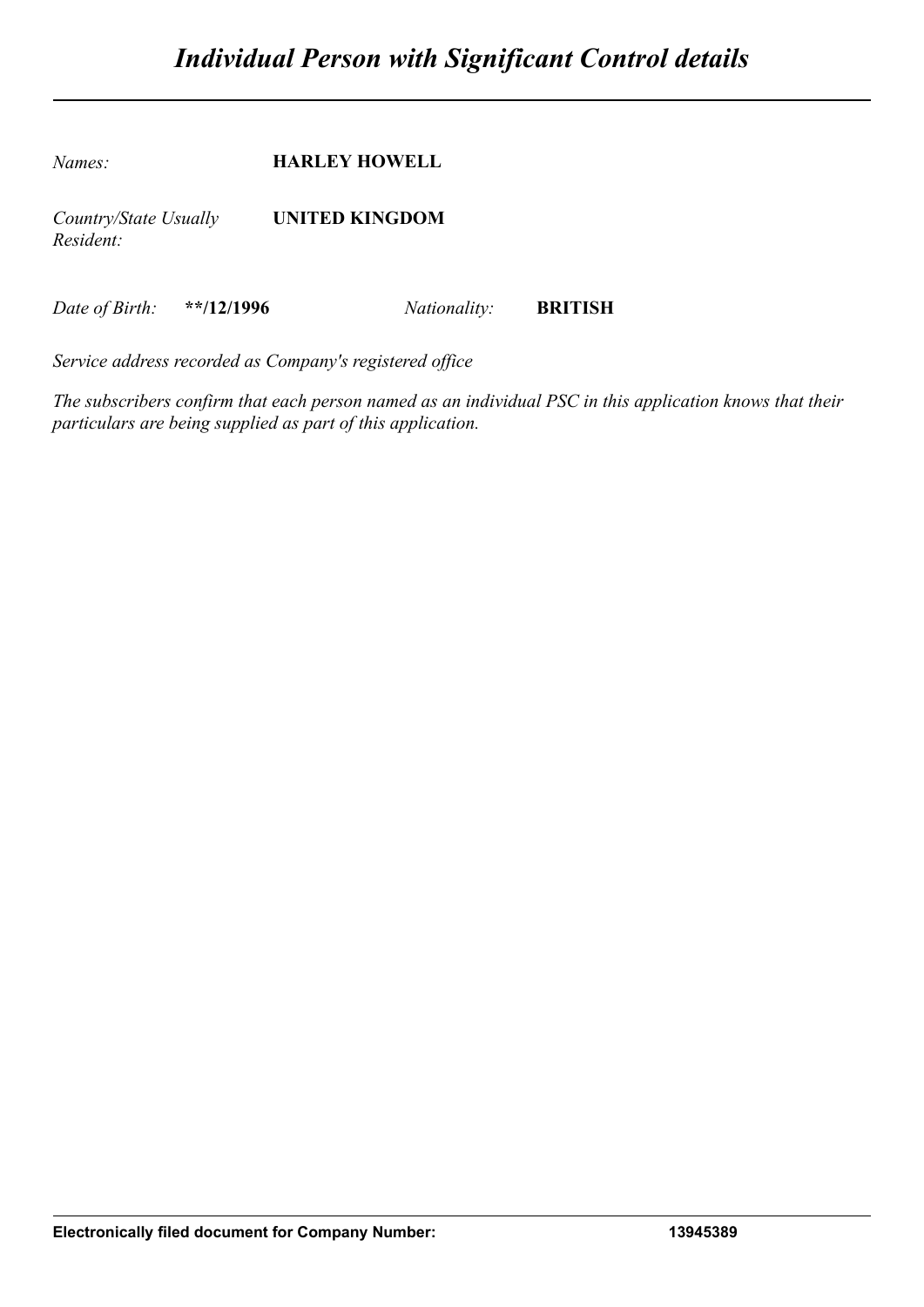| <b>Nature of control</b> | The person holds, directly or indirectly, 75% or more of the<br>voting rights in the company.                                  |
|--------------------------|--------------------------------------------------------------------------------------------------------------------------------|
| <b>Nature of control</b> | The person holds, directly or indirectly, 75% or more of the<br>shares in the company.                                         |
| <b>Nature of control</b> | The person has the right, directly or indirectly, to appoint or<br>remove a majority of the board of directors of the company. |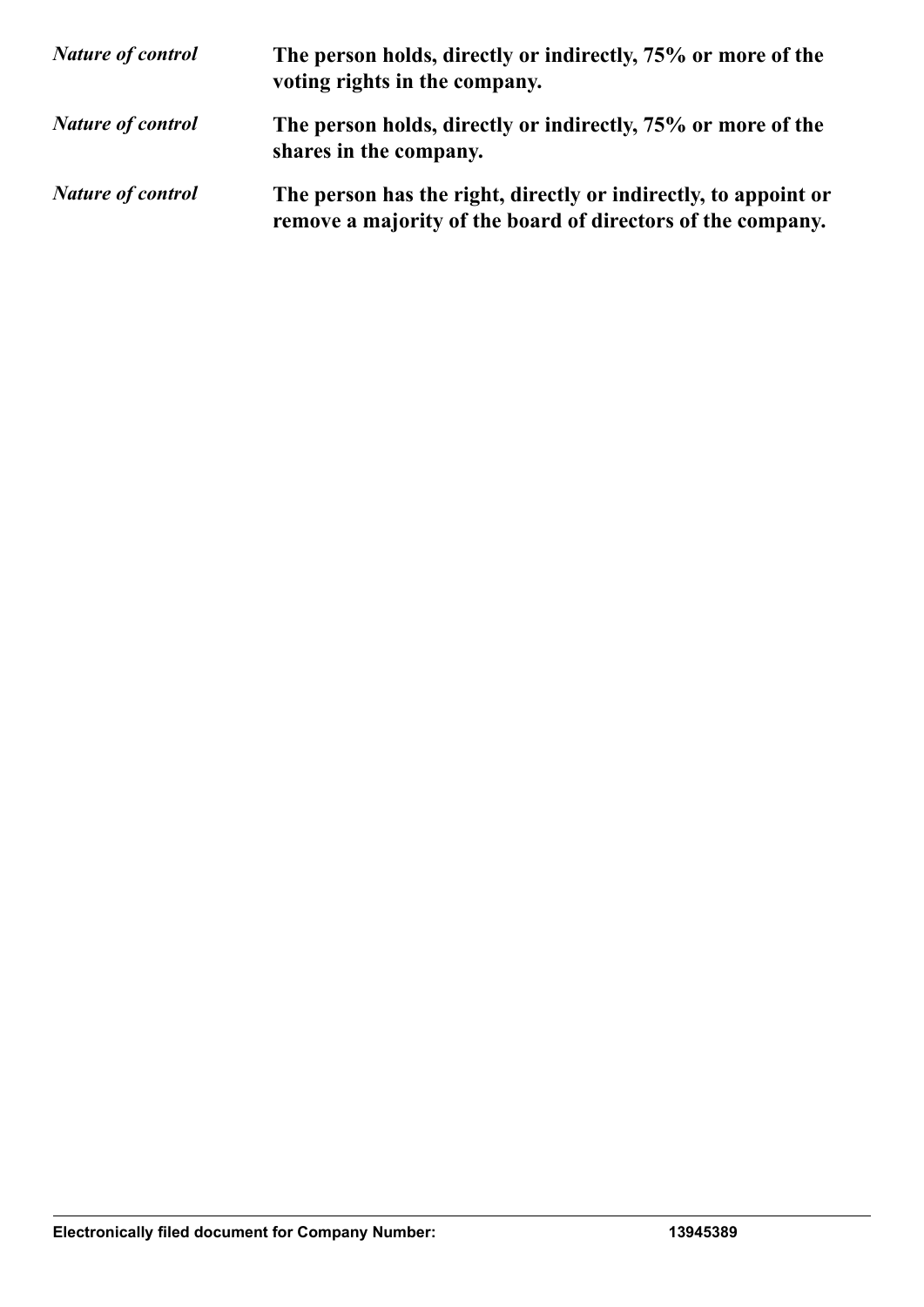*I confirm the requirements of the Companies Act 2006 as to registration have been complied with.*

*Authenticated* **YES**

*Name:* **HARLEY HOWELL**

## *Authorisation*

*Authoriser Designation:* **subscriber** *Authenticated* **YES**